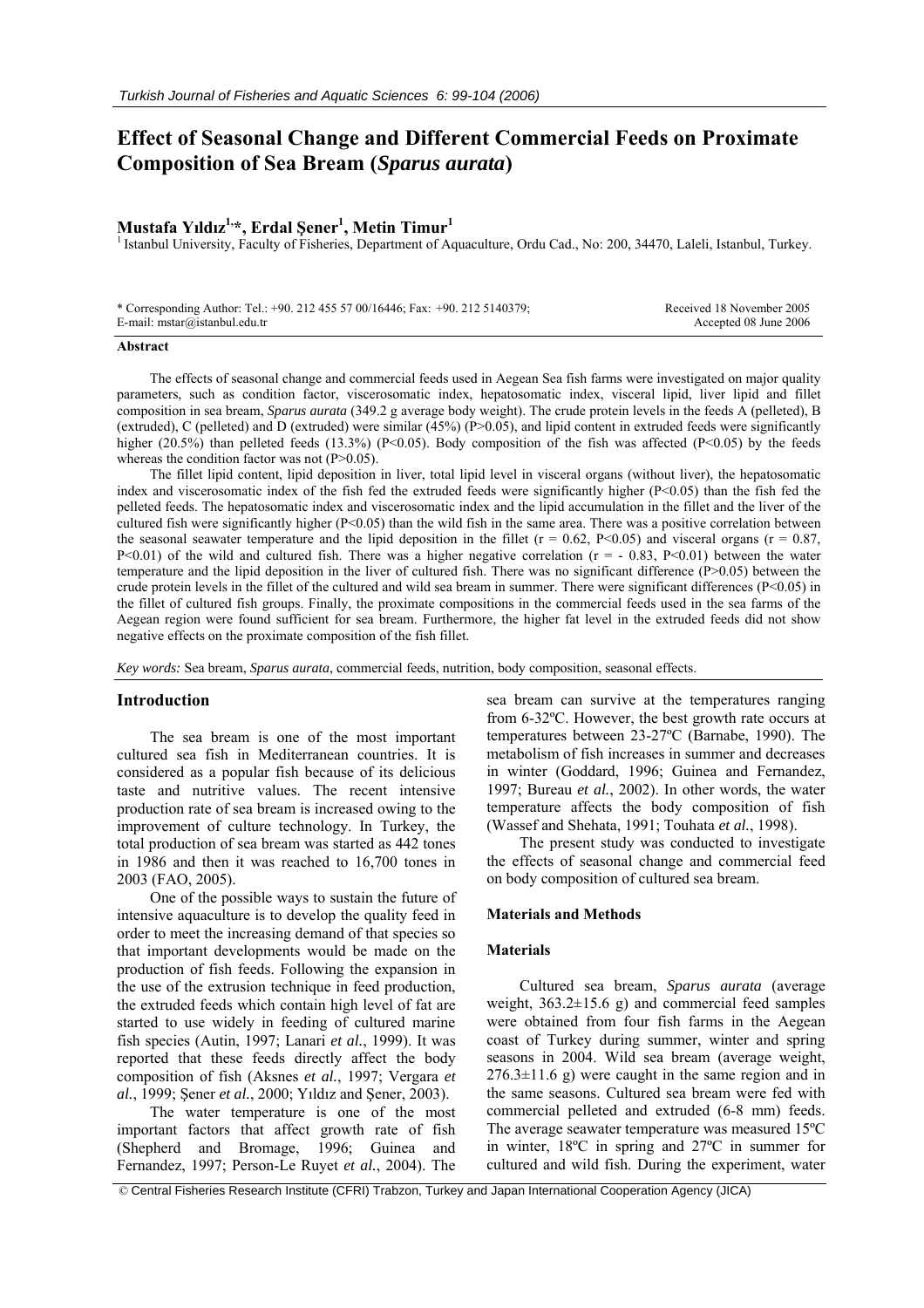salinity was between 35‰ and 38‰. The farms which used different commercial feeds classified with letters A, B, C and D, respectively. Feeds A and C (6-8 mm) were pelleted and produced in Turkey, and the feeds B and D (6-8 mm) were extruded imported feeds. Fish were fed in winter and summer with extruded feeds and pelleted feeds respectively by approximately 0.5% and 1.2%; and 0.8% and 1.8% of the body weight per day. Feed samples and three sea breams were obtained from each fish farm seasonally. Similarly, a sample consists of three sea breams which were caught in the farm area. Fish samples were killed and packaged with black nylon bags (packed into an insulated polystyrene box with dry ice) and then they were transported to the faculty laboratory. The samples were kept at  $-30^{\circ}$ C prior to the analysis.

#### **Calculated of Some Biological Indexes**

Body mass, body length, and organ mass were recorded to evaluate the condition factor  $(CF) = (100$ x [total body weight (g)] / [total body length  $(cm)$ ]<sup>3</sup>), the hepatosomatic index  $(HSI) = (100 \times$  [liver weight (g)] / [total body weight (g)]) and the viscerosomatic index  $(VSI) = (100 \times \text{iviscera weight (g)} / \text{[total body]}$ weight (g)]) (Ricker, 1979).

## **Chemical Analysis**

The proximate composition of commercial feeds and experimental fish were analyzed at the Istanbul University, Faculty of Fisheries laboratory and TÜBİTAK Marmara Research Center, Food Science and Technology Research Institute laboratories. Analyses of the experimental feeds (moisture, crude protein, crude fat, crude fiber, and ash and nitrogen free extract) were determined according to standard method AOAC (1995).

Three fishes from each group were filleted; these fillets are blended separately prior to proximate analysis. Chemical analyses of the experimental fish were performed using the following procedures: dry

matter in an oven at 105ºC for 12 h; ash by incineration in a muffle furnace at 550ºC for 16 h; crude protein (N x6.25) by the Kjeldahl method after acid digestion; crude lipid in fillets and livers by petroleum ether extraction in a soxhlet system. All analyses were performed in duplicate.

## **Statistics**

All data were presented as means  $\pm$  standard error. The SPSS software (version 11.5) was used for statistical analysis. Comparisons among sampling were made by one-way analysis of variance (ANOVA), at 5% confidence level using Duncan's test. Correlation coefficients were considered significant at P<0.01 and P<0.05 (Zar, 1984).

## **Results**

### **Diets**

The proximate composition of the commercial feeds fed to cultured sea bream is given in Table 1. There were not significant differences among the proximate composition in seasonally obtained samples of the same brand feeds. Therefore, the data are presented as the average amounts. The moisture percentages in the experimental feeds were the highest in the feed A and the lowest in the feed D (P<0.05). The crude protein and crude fiber percentages in the feed groups were not different between experimental feeds (P>0.05). The crude fat percentages in the extruded feeds were significantly higher than that in the pelleted feeds (P<0.05). In contrast, the nitrogen free extract in the extruded feeds was markedly lower than pelleted feeds (P<0.05). The ash percentages of experimental feeds ranged from 8.5% to 11.7% (P<0.05).

## **Fish**

The values of total length, live weight, condition factor, viscerosomatic index and hepatosomatic index

|  |  | <b>Table 1.</b> Chemical composition of the commercial feeds* |  |  |  |
|--|--|---------------------------------------------------------------|--|--|--|
|--|--|---------------------------------------------------------------|--|--|--|

|                             | Feed groups **               |                              |                              |                              |
|-----------------------------|------------------------------|------------------------------|------------------------------|------------------------------|
|                             | А                            | В                            |                              |                              |
|                             | (Pelleted)                   | (Extruded)                   | (Pelleted)                   | (Extruded)                   |
| Chemical composition $(\%)$ |                              |                              |                              |                              |
| Moisture                    | $9.8 \pm 0.67$ <sup>a</sup>  | $8.7 \pm 0.34^{ab}$          | $8.7 \pm 0.46^{ab}$          | $7.9 \pm 0.40^b$             |
| Crude protein               | $44.9 \pm 0.71$ <sup>a</sup> | $44.6 \pm 0.26$ <sup>a</sup> | $45.4 \pm 0.18$ <sup>a</sup> | $45.1 \pm 0.31$ <sup>a</sup> |
| Crude fat                   | $14.0 \pm 0.36^b$            | $20.4 \pm 0.41$ <sup>a</sup> | $12.6 \pm 0.26$ <sup>c</sup> | $20.6 \pm 0.24$ <sup>a</sup> |
| Ash                         | $8.7 \pm 0.17^b$             | $11.7 \pm 0.33$ <sup>a</sup> | $10.8 \pm 0.45^{\text{a}}$   | $8.5 \pm 0.32^b$             |
| Crude fiber                 | $3.2 \pm 0.45^a$             | $2.7 \pm 0.36^a$             | $2.6 \pm 0.34$ <sup>a</sup>  | $2.5 \pm 0.22^a$             |
| $NFE***$                    | $19.3 \pm 0.55^{\text{a}}$   | $11.8 \pm 1.10^c$            | $19.4 \pm 0.50^{\circ}$      | $15.5 \pm 0.69^b$            |

\*: Results represent means ±standard error, n=6.

\*\*: Feeds A, B, C and D were used by different fish farms, respectively. These feeds were produced by different commercial company. \*\*\*: Nitrogen free extract.

Results in each row with different superscript letters were significantly different (P<0.05). Means were tested by ANOVA and ranked by Duncan's multiple range test.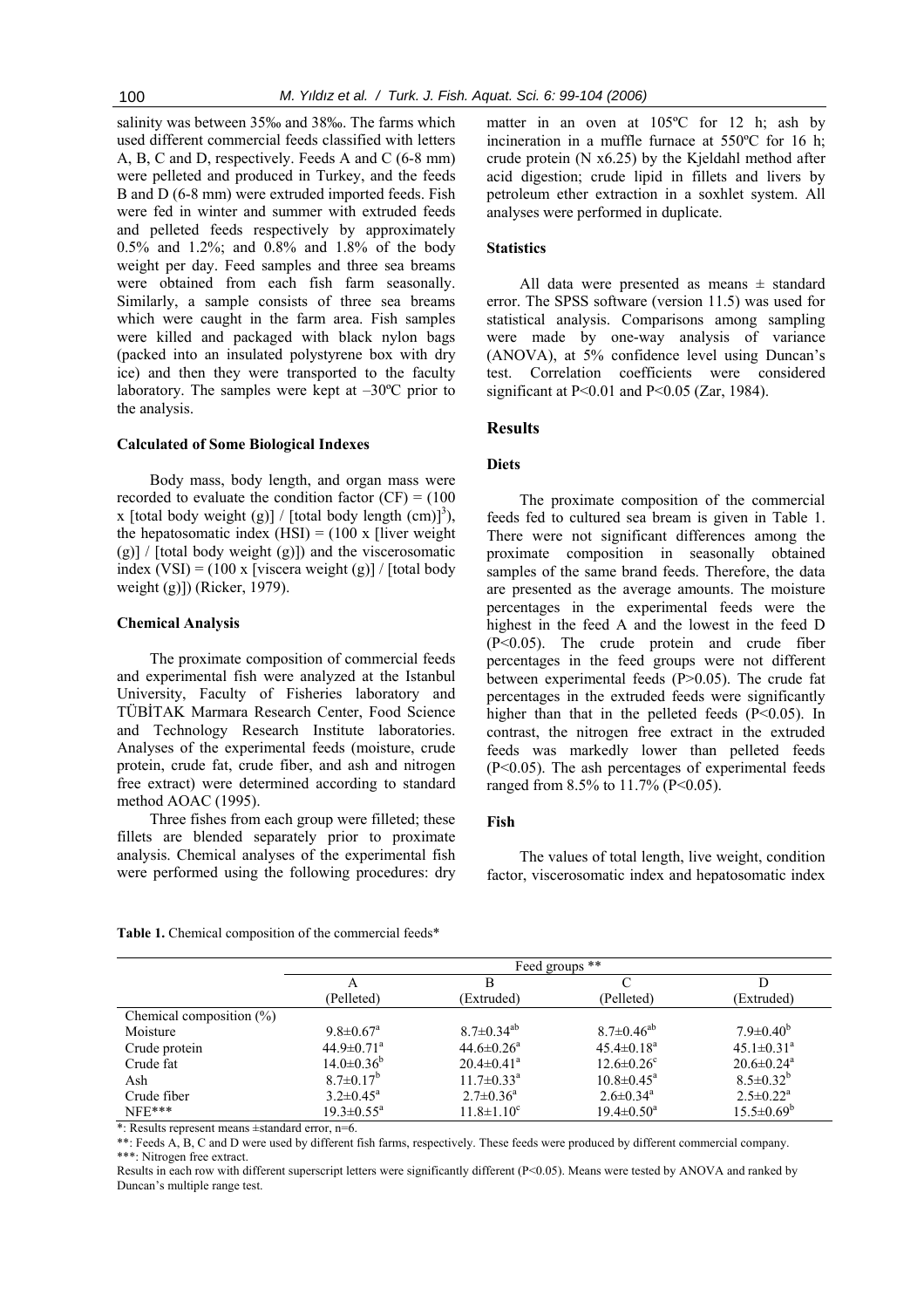of the fish are shown in Table 2. The average live weight of the cultured and wild fish was 367.4 g and 207.2 g, respectively. The live weight of fish in the group B was accidentally higher than other fish groups in summer (P<0.05). Wild fish weight was markedly lower than cultured fish in summer (P<0.05). However, difference of live weight between cultured and wild fish was low in winter and spring seasons. The condition factor was the lowest (1.3) in the wild fish in the winter  $(P<0.05)$ . The hepatosomatic index and viscerosomatic index of the cultured fish were significantly higher than those of the wild fish (P<0.05). Despite the increased in hepatosomatic index of the cultured fish in winter, the viscerosomatic index were markedly decreased (P<0.05). Fish fed with extruded feed D showed higher levels hepatosomatic index than the fish fed with pelleted feeds in winter and spring seasons (P<0.05). There was positive correlation between the fat percentage in the commercial feeds and both of viscerosomatic index  $(r = 0.52; P<0.01)$  and hepatosomatic index  $(r = 0.47; P < 0.05)$ .

The proximate composition of the fish fillets and the lipid percentage in the visceral organs (stomach, intestine, gonads, spleen and kidney) and the liver are presented in Table 3. The moisture percentage in the wild fish was significantly higher than that in the cultured fish, whereas the lipid percentage was markedly lower than the cultured fish in the three

seasons  $(P<0.05)$ . The moisture percentage in the fish fillets in winter was significantly higher than in the other seasons  $(P<0.05)$ . In contrast, the lipid percentage in the fish fillets was markedly decreased in winter  $(P<0.05)$ . The lipid percentage in the fillets of fish fed with extruded feeds was significantly higher than the other fish groups in the three seasons  $(P<0.05)$ . A positive correlation  $(r = 0.54; P<0.01)$ was found between the crude fat percentage in the feeds and lipid percentage in the fish fillets. The crude protein content in the fillets of fish fed with feed A was significantly higher than fish fed with feed D in summer and winter  $(P<0.05)$ . The crude protein percentage in the fish fillets was not affected by seasonal changes  $(P>0.05)$ . The ash content in the fish fillets changed between 1.3 and 2.1%.

The lipid percentage in the visceral organs of the all experimental fish groups was the highest in summer and the lowest in winter  $(P<0.05)$ . However, the lipid percentage in the wild fish fillets was significantly lower than that in the cultured fish fillets in the three seasons  $(P<0.05)$ . The lipid percentage of the cultured fish liver was the highest in winter and the lowest in summer  $(P<0.05)$ . In contrast, the lipid percentage in the liver of the wild fish did not change by the seasonal changes  $(P>0.05)$ . There was positive correlation between the crude fat percentage in the feeds and the lipid percentage in the visceral organs  $r = 0.25$  (P<0.01) or in the liver  $r = 0.49$  (P<0.05).

| Seasons and fish | Total length                  | Live weight                   | Condition factor            | Viscerosomatic               | Hepatosomatic                 |
|------------------|-------------------------------|-------------------------------|-----------------------------|------------------------------|-------------------------------|
| $groups**$       | (cm)                          | (g)                           |                             | index                        | index                         |
| Summer           |                               |                               |                             |                              |                               |
| Wild             | $23.7 \pm 0.3$ <sup>fg</sup>  | $240.9 \pm 8.1$ <sup>f</sup>  | $1.8 \pm 0.0^b$             | $9.5 \pm 0.6$ <sup>bc</sup>  | $0.8 \pm 0.1$ <sup>ef</sup>   |
| A                | $28.2 \pm 0.3$ <sup>bc</sup>  | $415.8 \pm 6.2^b$             | $1.8 \pm 0.1^b$             | $12.4 \pm 2.0$ <sup>ab</sup> | $1.2 \pm 0.0$ <sup>def</sup>  |
| B                | $31.9 \pm 1.6^a$              | $615.9 \pm 11.4^a$            | $1.9 \pm 0.2^{ab}$          | $12.5 \pm 1.2^{ab}$          | $1.3 \pm 0.2$ <sup>cdef</sup> |
| $\mathcal{C}$    | $26.0 \pm 0.5^{\text{cdef}}$  | $307.7 \pm 5.1$ <sup>d</sup>  | $1.7 \pm 0.1^b$             | $9.7 \pm 0.2$ bc             | $1.2 \pm 0.2$ <sup>cdef</sup> |
| D                | $27.5 \pm 0.5 b^c$            | $395.2 \pm 10.3^b$            | $1.9 \pm 0.1^{ab}$          | $15.0 \pm 0.4^a$             | $1.6 \pm 0.2$ <sup>bcde</sup> |
| Winter           |                               |                               |                             |                              |                               |
| Wild             | $27.5 \pm 0.3^{bc}$           | $267.2 \pm 8.3^e$             | $1.3 \pm 0.0^c$             | $8.2 \pm 0.3^c$              | $0.6 \pm 0.1$ <sup>f</sup>    |
| A                | $22.6 \pm 0.5^8$              | $221.1 \pm 7.7$ <sup>f</sup>  | $1.9 \pm 0.1^{ab}$          | $10.6 \pm 0.6^{\mathrm{bc}}$ | $1.9 \pm 0.2$ <sup>bc</sup>   |
| B                | $26.9 \pm 0.5^{\text{bcde}}$  | $390.3 \pm 6.9$ <sup>bc</sup> | $2.0 \pm 0.1$ <sup>ab</sup> | $11.4 \pm 0.7$ <sup>b</sup>  | $2.1 \pm 0.3^{ab}$            |
| $\mathcal{C}$    | $28.5 \pm 0.5^a$              | $390.6 \pm 4.0^{\rm bc}$      | $1.7 \pm 0.1^b$             | $9.5 \pm 1.5^{bc}$           | $1.9 \pm 0.1^{bcd}$           |
| D                | $27.5 \pm 0.5^{bc}$           | $362.6 \pm 5.1$ <sup>c</sup>  | $1.7 \pm 0.1^b$             | $11.9 \pm 0.5^b$             | $2.9 \pm 0.3^{\text{a}}$      |
| Spring           |                               |                               |                             |                              |                               |
| Wild             | $25.5 \pm 0.6$ <sup>def</sup> | $320.8 \pm 11.4$ <sup>d</sup> | $1.9 \pm 0.1^{ab}$          | $10.7 \pm 0.4$ <sup>bc</sup> | $1.5{\pm}0.1^{\text{bcde}}$   |
| $\mathbf{A}$     | $24.6 \pm 0.2$ <sup>efg</sup> | $295.0 \pm 2.3$ <sup>de</sup> | $2.0 \pm 0.1^{ab}$          | $11.3 \pm 0.5^b$             | $1.8 \pm 0.1$ <sup>bcd</sup>  |
| B                | $25.9 \pm 0.5^{\text{def}}$   | $397.5 \pm 6.0^b$             | $2.3 \pm 0.1^a$             | $11.6 \pm 0.4^b$             | $1.8 \pm 0.3^{bcd}$           |
| $\mathcal{C}$    | $24.8 \pm 0.3$ <sup>efg</sup> | $296.0 \pm 9.1$ <sup>de</sup> | $1.9 \pm 0.0^{ab}$          | $10.7 \pm 0.5^{\rm b}$       | $1.3 \pm 0.3$ <sup>cdef</sup> |
| D                | $24.7 \pm 0.4$ efg            | $320.9 \pm 7.5$ <sup>d</sup>  | $2.1 \pm 0.1^{ab}$          | $11.5 \pm 0.5^b$             | $2.3 \pm 0.6^{ab}$            |

**Table 2.** Condition factor, viscerosomatic index and hepatosomatic index of cultured and wild sea bream fed commercial feeds at different seasons \*

\*: Results represent means ±standard error, n=3.

\*\*: Fish A, B, C and D were cultured by different fish farms, respectively. These fish were fed feeds A, B, C and D, respectively. Results in each column with different superscript letters were significantly different (P<0.05). Means were tested by ANOVA and ranked by Duncan's multiple range test.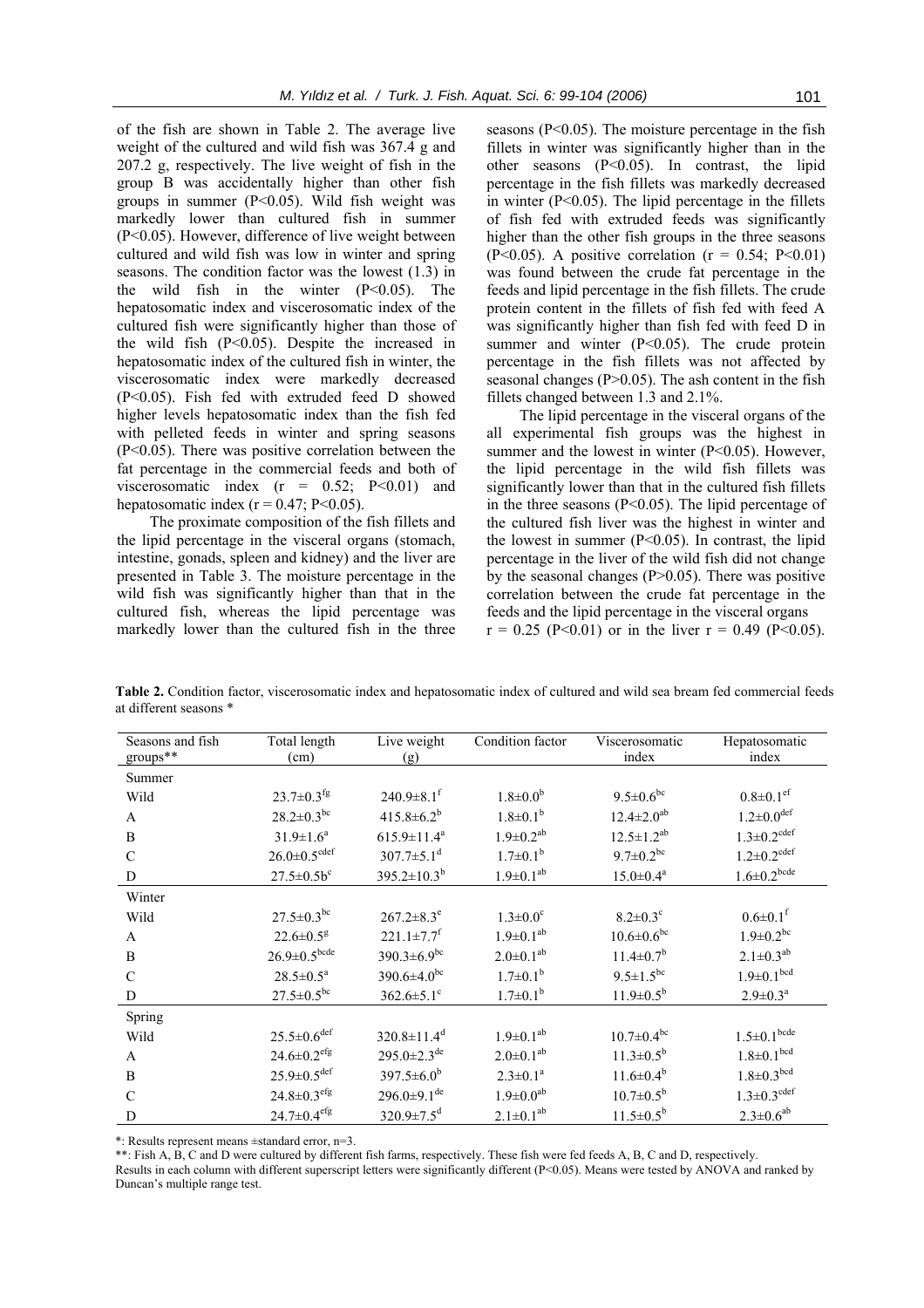| Seasons and fish<br>groups** | Moisture                      | Crude protein                  | Crude lipid                 | Ash                          | Visceral lipid              | Liver lipid                 |
|------------------------------|-------------------------------|--------------------------------|-----------------------------|------------------------------|-----------------------------|-----------------------------|
| Summer                       |                               |                                |                             |                              |                             |                             |
| Wild                         | $70.3 \pm 1.7^{bcd}$          | $19.5 \pm 0.4$ <sup>abcd</sup> | $8.1 \pm 0.1^e$             | $1.6 \pm 0.0^{bcd}$          | $29.7 \pm 0.6$ <sup>f</sup> | $6.2 \pm 0.1$ <sup>1</sup>  |
| A                            | $67.9 \pm 1.3$ <sup>efg</sup> | $20.5 \pm 0.2^a$               | $10.0 \pm 0.2$ <sup>c</sup> | $1.3 \pm 0.3$ <sup>d</sup>   | $67.5 \pm 1.4^a$            | $10.8 \pm 0.1$ <sup>1</sup> |
| B                            | $65.4 \pm 0.3$ <sup>h</sup>   | $20.1{\pm}0.2^{\text{abcd}}$   | $11.9 \pm 0.3^{b}$          | $2.1 \pm 0.1^a$              | $58.2 \pm 1.2$ <sup>c</sup> | $14.9 \pm 0.1$ <sup>g</sup> |
| $\mathcal{C}$                | $69.6 \pm 0.2$ <sup>cde</sup> | $19.5 \pm 0.3^{bcd}$           | $9.7 \pm 0.2$ <sup>c</sup>  | $1.8 \pm 0.2$ <sup>ab</sup>  | $36.4 \pm 1.2^e$            | $12.3 \pm 0.1^h$            |
| D                            | $67.5 \pm 0.4$ <sup>fg</sup>  | $19.1 \pm 0.7$ <sup>d</sup>    | $11.5 \pm 0.1^b$            | $1.5 \pm 0.0^{bcd}$          | $61.0 \pm 0.4^b$            | $16.1 \pm 0.1$ <sup>f</sup> |
| Winter                       |                               |                                |                             |                              |                             |                             |
| Wild                         | $76.9 \pm 0.2^a$              | $19.1 \pm 0.2^d$               | $1.4 \pm 0.0$ <sup>1</sup>  | $1.4 \pm 0.1$ <sup>cd</sup>  | $5.7 \pm 0.1$ <sup>n</sup>  | $6.1 \pm 0.1^{j}$           |
| A                            | $70.2 \pm 0.2^{bcd}$          | $20.5 \pm 1.1^a$               | $7.0 \pm 0.1$ <sup>g</sup>  | $1.7 \pm 0.2$ <sup>abc</sup> | $9.0 \pm 0.1^m$             | $21.8 \pm 0.2$ <sup>e</sup> |
| B                            | $70.9 \pm 1.1^{bcd}$          | $19.9 \pm 0.1^{abcd}$          | $7.3 \pm 0.1$ <sup>fg</sup> | $1.6 \pm 0.2^{bcd}$          | $21.8 \pm 0.1$ <sup>1</sup> | $40.6 \pm 1.2^a$            |
| $\mathcal{C}$                | $71.3 \pm 1.3^{bcd}$          | $20.3 \pm 0.3^{ab}$            | $6.3 \pm 0.1^h$             | $1.8 \pm 0.0^{ab}$           | $6.4 \pm 0.1$ <sup>n</sup>  | $24.2 \pm 0.4$ <sup>d</sup> |
| D                            | $70.1 \pm 0.5^{bcd}$          | $19.3 \pm 0.2$ <sup>cd</sup>   | $9.0 \pm 0.1$ <sup>d</sup>  | $1.4 \pm 0.1$ <sup>cd</sup>  | $12.4 \pm 0.1^k$            | $31.4 \pm 0.3^b$            |
| Spring                       |                               |                                |                             |                              |                             |                             |
| Wild                         | $71.9 \pm 0.1^b$              | $19.1 \pm 0.1$ <sup>d</sup>    | $6.9 \pm 0.1$ <sup>g</sup>  | $1.8 \pm 0.1^{ab}$           | $23.5 \pm 0.2^{h_1}$        | $5.4 \pm 0.1$ <sup>j</sup>  |
| A                            | $69.1 \pm 0.3$ <sup>def</sup> | $20.1{\pm}0.2^{\text{abcd}}$   | $8.7 \pm 0.2$ <sup>d</sup>  | $1.6 \pm 0.0^{bcd}$          | $37.3 \pm 0.4^e$            | $16.7 \pm 0.2$ <sup>f</sup> |
| B                            | $66.0 \pm 0.8$ <sup>gh</sup>  | $19.1 \pm 0.2^d$               | $13.0 \pm 0.2^a$            | $1.7 \pm 0.1$ <sup>abc</sup> | $27.1 \pm 0.2$ <sup>g</sup> | $29.4 \pm 0.2$ <sup>c</sup> |
| $\mathcal{C}$                | $69.9{\pm}0.3^{\text{bcde}}$  | $19.8 \pm 0.1^\text{abcd}$     | $7.7 \pm 0.1$ <sup>ef</sup> | $1.6 \pm 0.1$ <sup>bcd</sup> | $24.8 \pm 0.2^h$            | $17.2 \pm 0.3$ <sup>f</sup> |
| D                            | $65.4 \pm 1.4^h$              | $20.2 \pm 0.1^{abc}$           | $11.9 \pm 0.3^{b}$          | $2.0 \pm 0.1^a$              | $39.9 \pm 0.5^d$            | $29.8 \pm 0.4$ <sup>c</sup> |

Table 3. The proximate composition of the fillets, the lipid percentage in the visceral (stomach, intestine, gonads, spleen, kidney without liver) and liver of cultured and wild fish at different seasons\*

\*: Results represent means  $\pm$ standard error, n=3.

\*\*: Fish A, B, C and D were cultured by different fish farms, respectively. These fish were fed feeds A, B, C and D, respectively.

Results in each column with different superscript letters were significantly different (P<0.05). Means were tested by ANOVA and ranked by Duncan's multiple range test.

Also, there was a high positive correlation between the liver lipid percentage and the hepatosomatic index level  $(r = 0.87; P < 0.01)$ .

It was found that there was positive correlation between seawater temperature and the lipid percentage in the fish fillets ( $r = 0.62$ , P<0.05) and visceral organs ( $r = 0.87$ , P<0.01). In contrast, there was a high negative correlation between seawater temperature and the lipid percentage in the cultured fish liver  $(r = -0.83, P < 0.01)$ .

## **Discussion**

In Turkey, some specific feeds are being used at farm to meet the demand for sea bream aquaculture. The feed composition and the seasonal changes, especially water temperature may influence the proximate composition of fish body.

The sea bream also needs proteins for development and growth as the other carnivorous fish species (NRC, 1983; Goddard, 1996; Watanabe, 1996). The protein requirement of fish is affected by the quality of protein in feeds (Sanchez-Muros et al., 2003; Gomez-Requeni et al., 2004), the composition of feed, size of the fish, water temperature, salinity and stocking density (NRC, 1983).

The dietary fats are the source of the energy, essential fatty acids (EFA) and fat-soluble vitamins (A, D, E and K) needed for the growth and development of fish. The fat is an important energy source for all fish species (De Silva and Anderson, 1995; Goddard,

1996; Watanabe, 1996; Sargent et al., 2002), while carnivorous fish species such as sea bream use less carbohydrate compared to omnivorous or herbivorous fish species (Wilson, 1994; Peres et al., 1999).

The balance between the amount of energy and protein in the diet is important because a deficiency in non-protein (fats and carbohydrates) energy means that part of the protein will be broken down for energy. Therefore, the protein amount becomes insufficient to meet its main purpose in the fish (NRC, 1983; Peres et al., 1999).

Previous studies showed that the minimum protein content had to be 40% (Gomez-Requeni et al., 2003), the optimum lipid content was between 14 (Sanchez-Muros et al., 2003) and 22% (Vergara et al., 1999) for the adult sea bream feeds, and the maximum carbohydrate content was 20% (Wilson, 1994). However, the researches on the sea bream nutrition presented that the maximum fat content in the feeds was 12% (Guinea and Fernandez, 1997; Asknes *et al.*, 1997). The results of proximate composition of feeds used in our study were adequate for sea bream and these results agree with the cited above researches.

By using the extruded feeds in marine aquaculture, the fat content in sea bream feeds increased to 28%. On the other hand, Vergara et al. (1999) stated that the optimum development and growth of 70-400 g weighed sea bream occurred by the usage of feeds including 22% fat and 48% protein. It was also reported that better growth was found at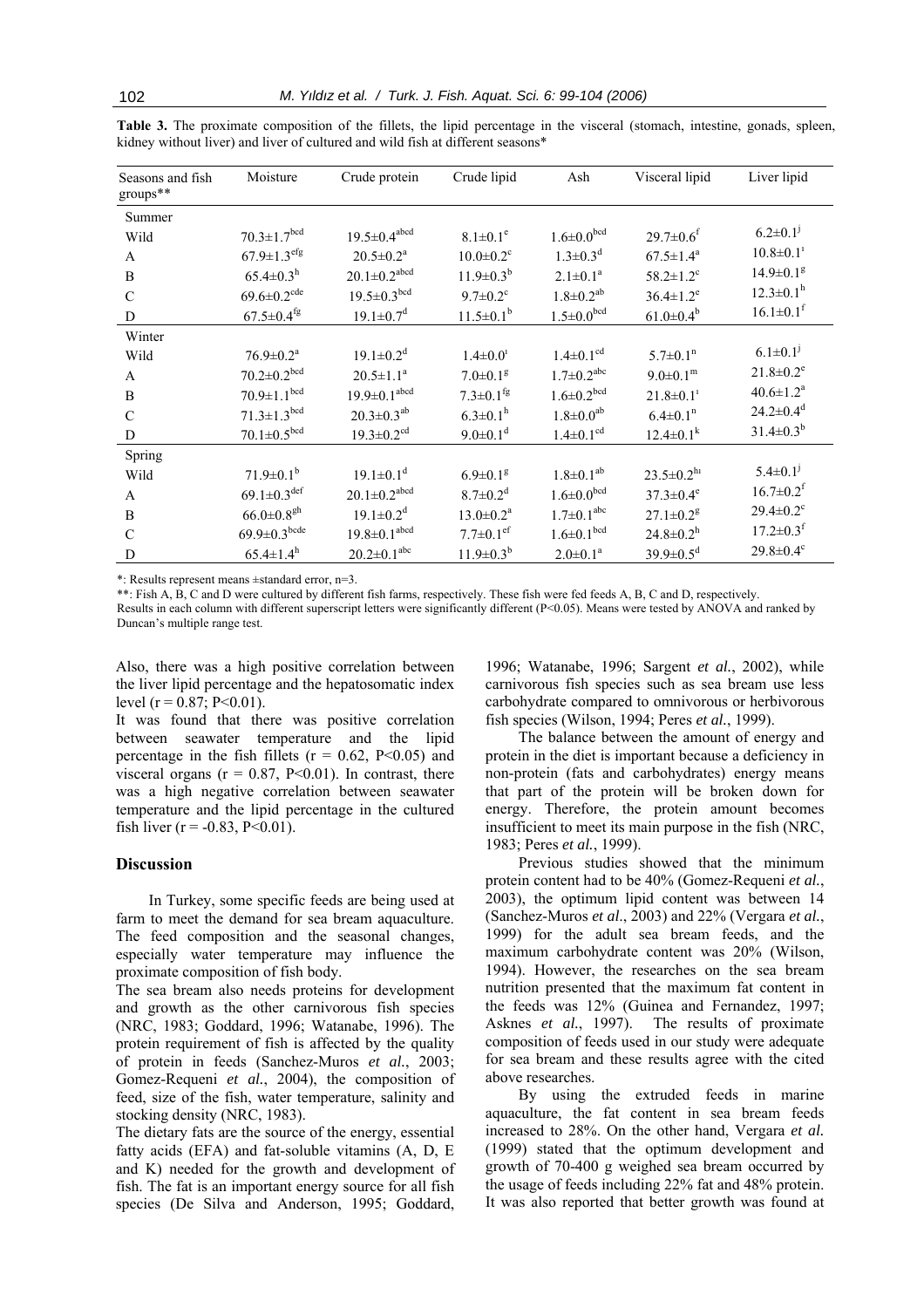17% crude fat, 46% crude protein level (Company *et al.*, 1999), whereas, in another study revealed that feed including 14% crude fat, 45% crude protein and 20% carbohydrates showed better growth performance (Sanchez-Muros *et al.*, 2003). In the present study, good results were obtained i.e. the average protein content and the fat content were 45% and 20.5% in extruded feeds, respectively, while they were 45% and 13.3% in the pelleted feeds. These results agree with the previous research values.

The studies on the sea bream nutrition were presented that increasing fat percentage in the diets increased the lipid percentage in the fish body (Weatherup *et al.*, 1997; Yıldız and Şener, 1997; Peres and Oliva-Teles, 1999; Şener *et al.*, 2000; Yıldız and Şener, 2003; Company *et al.*, 1999). The high fat content in the diets increased the viscerosomatic index, hepatosomatic index, and the lipid content in the liver and visceral organs (Company *et al.*, 1999). In our research, we also found that the liver lipid content, lipid deposition in visceral organs, the hepatosomatic and viscersomatic indexes of the fish fed with extruded feeds were higher than the fish fed with pelleted feeds.

Şener *et al*, (2000) showed that there was not a significant difference between the protein percentages in the flesh of rainbow trout fed 45% crude protein and 17% lipid or 42% crude protein and 12% lipid. Similarly, in our study, fish fed the feeds with the same percentage of protein had the same percentage of protein in their fillets.

Wassef and Shehata (1991) found that the protein and lipid contents in the fish flesh of wild sea bream in the summer were higher than those in the winter and the moisture percentage were lower. In addition, the ash content does not differ according to seasonal changes. In the present study, the protein and ash contents of wild or cultured fish fillet were not affected by seasonal changes. However, in winter, the lipid percentage of fish fillet and visceral organs were decreased; the lipid percentage in the liver was increased.

In the present study, the fillet lipid content of the wild fish during summer season was slightly higher and the reason for this situation may be the increase of live nutrients with the increase in temperature of the seawater. The similar findings in the cultured fish can be explained by the increase in the amount of feed consumed by the fish because of the increase in the metabolism of the fish according to temperature increase in spring and summer. Similarly, it was reported that the lipid percentage in the wild fish fillet was higher in summer than in winter for Norwegian herring (*Clupea harengus* L.) (Hamre *et al.*, 2003). In contrast, Touhata *et al.* (1998) reported that the lipid percentage of fish fillet was not affected by seasonal changes but the moisture percentage increased and the crude protein percentage was decreased in summer.

Increase of the HSI and the lipid percentage in the liver of cultured sea bream can be explained by the decrease in the liver metabolism because of lower

temperatures in the winter. Similar results were obtained by Grigorakis *et al.* (2002).

In summary, it was determined that the sea bream farmers in Aegean region of Turkey used pelleted and extruded feeds produced by different feed manufacturers. The proximate composition of experimental feeds was found to be sufficient for aquaculture of sea bream. The high lipid contents in the fish fillets, visceral organs and liver were increased due to the high fat percentage in the extruded feeds. These results of this study showed that the experimental feeds do not affect the proximate composition of the sea bream fillet.

## **Acknowledgements**

The present work was supported by the Research Fund of Istanbul University. Project No. 47/23012003. The authors also would like to thank the fish farms for their kind permission for using the farm facilities.

## **References**

- AOAC. 1995. Official methods of analysis of the association of official analytical chemists. In: P. Cunniff (Ed.), International, Arlington, VA., 1141 pp.
- Asknes, A., Izquierdo, M.S., Robaina, L., Vergara, J.M. and Montero, D. 1997. Influence of fish meal quality and feed pellet on growth, feed efficiency and muscle composition in gilthead sea bream (*Sparus aurata*). Aquaculture, 153: 251-261.
- Autin, M. 1997. Commercial aquafeed manufacture and prodution. A. Tacon and B. Basurco (Eds.) Proceedings of the Workshop of the CIHEAM Network on Technology of Aquaculture in the Mediterranean (TECAM), 24-26 June 1996. Jointly Organized by CIHEAM, FAO and IEO Mazarron (Spain): 79-104.
- Barnabe, G. 1990. Rearing bass and gilthead bream. In: G. Barnabe (Ed.) Aquaculture, Ellis Horwood Limited, England: 647-683.
- Bromage, N. and Shepherd, J. 1996. Fish, their requirements and site evaluation. In: C.J. Shepherd and N.R. Bromage (Eds.), Intensive Fish Farming. Blackwell Science, Oxford: 17-48
- Brueau, D.P., Kaushik, S.J. and Cho, C.Y. 2002. Bioenergetics. In: J.E. Halver and R.W. Hardy (Eds.), Fish Nutrition, 3rd ed., Academic Press, USA: 2-54.
- Company, R., Calduch-Giner, J.A., Kaushik, S. and Perez-Sanchez, J. 1999. Growth performance and adiposity in gilthead sea bream (*Sparus aurata*): risks and benefits of high energy diets. Aquaculture, 171: 279- 292.
- De Silva, S.S. and Anderson, T.A. 1995. Fish Nutrition in Aquaculture. Chapman & Hall Tokyo: 41-1001.
- DİE., 2005. Su ürünleri istatistikleri. T.C. Başbakanlık Devlet İstatistik Enstitüsü, Ankara, 5 pp.
- FAO. 2005. Yearbook of fishery statistics: aquaculture production 2003. FAO, Fisheries Series No: 70 and Statistics Series No. 187, Vol. 96/2, Rome, 208 pp.
- Goddard, S. 1996. Feed management in Intensive Aquaculture. Chapman & Hall, New York, 194 pp.
- Gomez-Requeni, P., Mingarro, M., Calduch-Giner, J.A., Medale, F., Martin, S.A.M., Houlihan, D.F., Kaushik,